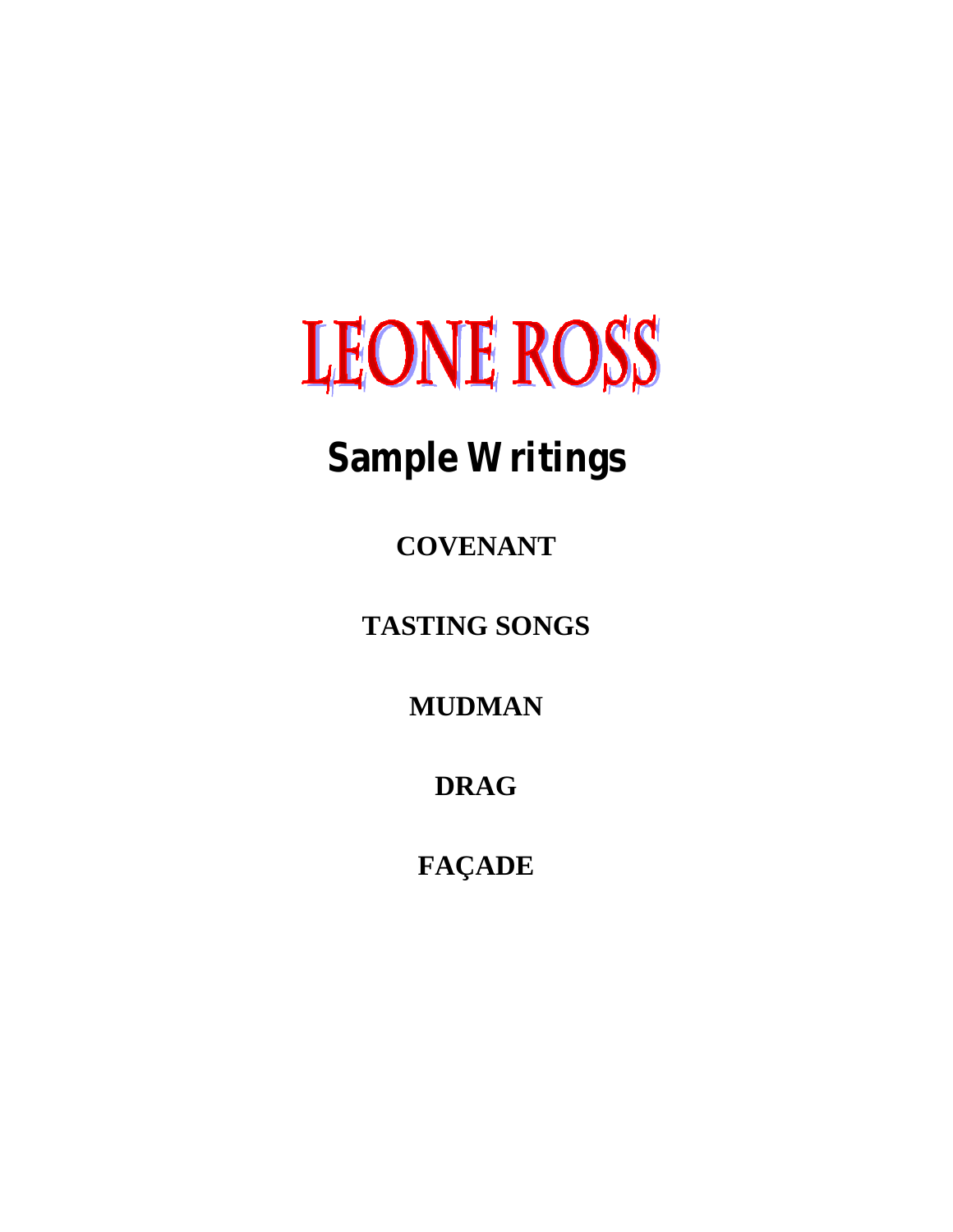### **COVENANT**

*Obsdian III, North Carolina State University*

She sat there in my living room, wiggling her dirty toes and sticking out those perfect, nineteen-year-old breasts. You know the perky ones that don't need a bra? I never had breasts like that. We told her that there was nothing wrong with Abe's sperm, just me, barren, empty, the problem. Abe was trying to go on like it was a small thing while he was talking; I guess he was trying to make me feel better. But it was a big thing. And when we were done, the little bitch just sat there, wiggling her toes, looking confused.

"So…Missa Abe, me an' you…?" she said.

I could have killed her for saying it, but I just looked at her toes, and she looked at her toes. They were bright fuschia pink, and I kept thinking that it looked like the fuschia on my nightstand, and why the hell did she think she had a right to pink toenails, anyway, and I kept thinking that she wore it better than I did.

Abe laughed. He was like a little pickney in a toy store, and I wondered whether he was enjoying it. He put a hand on her shoulder. I stood there thinking, you should be touching my shoulder, I'm the one who needs it. I watched that hand and I wondered how it would change if he gained weight, or if he lost weight, or how it would look after years of a cold climate, and what the bones looked like underneath. And he said, "No, no, Hagar. Not at all like that. I'll provide you with the um…sperm…"

She didn't say anything, but there was a little smile on the end of her face. Abe tried again: "You know, Hagar. I will…um…get some of my sperm and give it to you, and what you need to do is…" then he looked at me. Woman's business, I could hear him thinking. So I said, ""Hagar, what me and Mr Abe want you to do is take some of his spirit, you know, spirit? And put it inside your body, in your privates. It has to be a special time. When do you see your monthlies?"

She giggled. The little bitch giggled, with her bleeding, fertile self. Still, maybe I'm not being fair to her. She was only a country girl, and ignorant. I was just getting ready to feel sorry for her when she looked up straight into my husband's face. There was a blazing sun in each eye.

"I can only do it God way," she said. We stared at her. I don't think Abe knew what she meant right away, but you know I knew what she meant. "If you want it, me have to do it…God way. "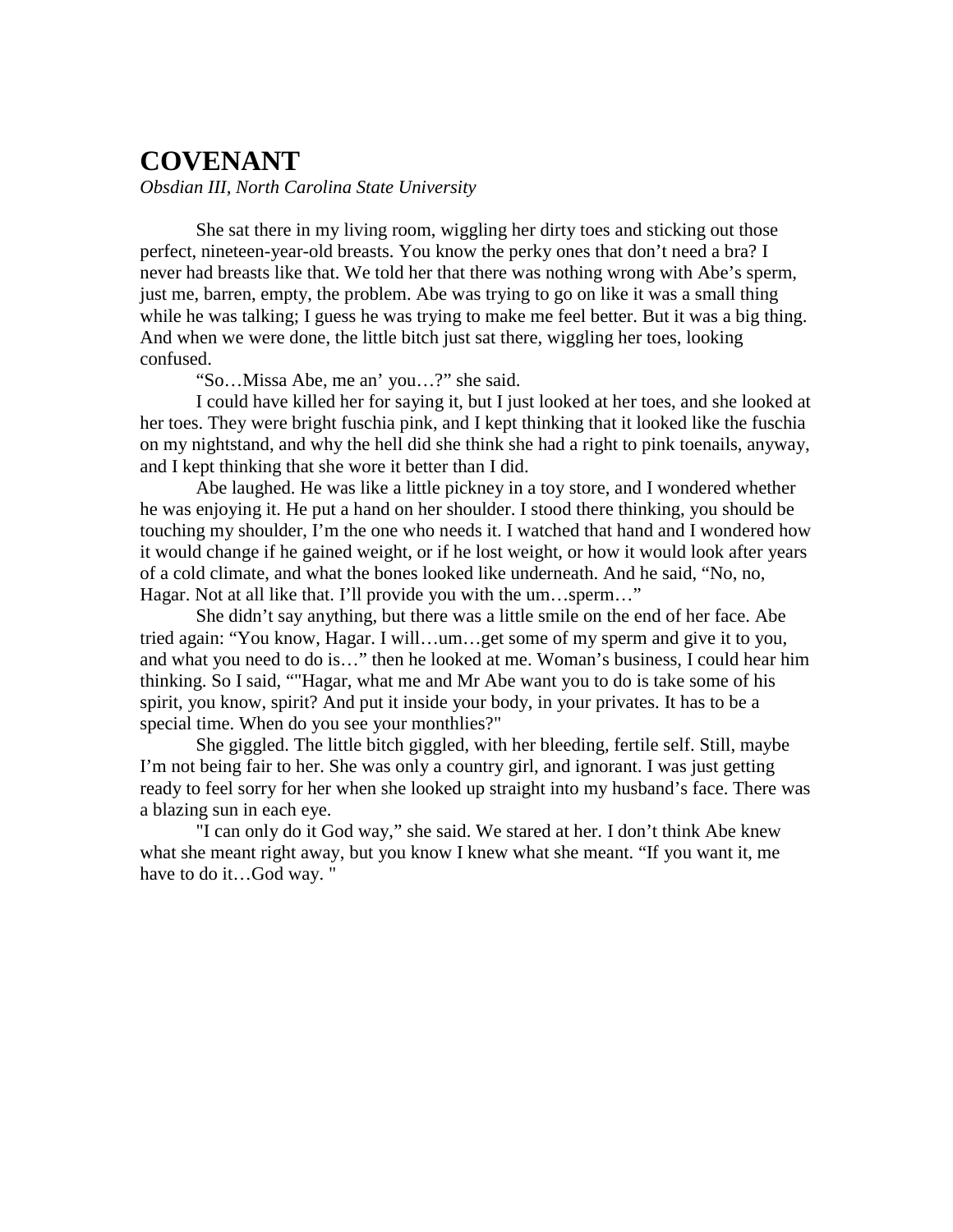## From **TASTING SONGS**

*DARK MATTER, Warner Books*

I transformed Brianna's apartment into a studio and worked furiously, my new lover stepping around the equipment, anxious that she not damage anything. I slid my lens across her gleaming skin. I shot her bald head from the depths of a coconut tree. I cross-referenced her pores with her eyes and caught her as whizzing demigoddess; a wanton tease; a child; running across the parking lot; naked, rolled in dirt and sand like a zebra; tiptoed, capturing the sweet arch of her back; rough and ready as a ragamuffin; as dance hall queen; as prostitute; as maid. She was the most adaptable model I'd ever had. And water, yes, water everywhere. I poured food colouring into her palms and together we watched, enthralled, as she made a mauve waterfall in her back garden, the liquid pouring from her, spraying into the air in lovely droplets, in sumptuous curves, simmering in the heat of our country. I made her lift her hands above her head and clicked my shutter as she rained on herself, and it was amazing to watch her laugh. To watch my wife laugh, delighted that I had found a muse, happy in the smoky pretence of her husband's growing ability. I never thought she would find out. Truly. If she couldn't see it in the glow of Brianna's eyes, I guessed that I'd done all I could do.

§

'Jerry, I need some money.'

'What for?' I rolled over and tweaked her nipple, then brought one of her fingers up and watched liquid mount her aureole.

'The operation,' she said. I looked at her, startled. 'I've decided to do it anyway. My voice is what's most important, and Warners is just going to have to take that.'

'Ah...' I was shocked, now. 'You still want the operation?'

She frowned. 'I always told you that.'

'Yes, but...' I was suddenly embarrassed. I thought that my old magic had transformed her, that the pictures were enough. Hadn't I excised my mother's pain with a single photograph?

She looked at me, suddenly comprehending. She laughed, splashing my cheek. 'You actually think pretty pictures make it all OK?'

'No, no, I mean, this has been a problem all your life...' I lied. I fixed my face into sympathy.

She laughed again. 'You are so arrogant, baby. So sweet with the arrogance.' She got off the bed, her body twisting into parenthesis.

'There's another reason why I need money.'

'Yes?'

'I'm pregnant.'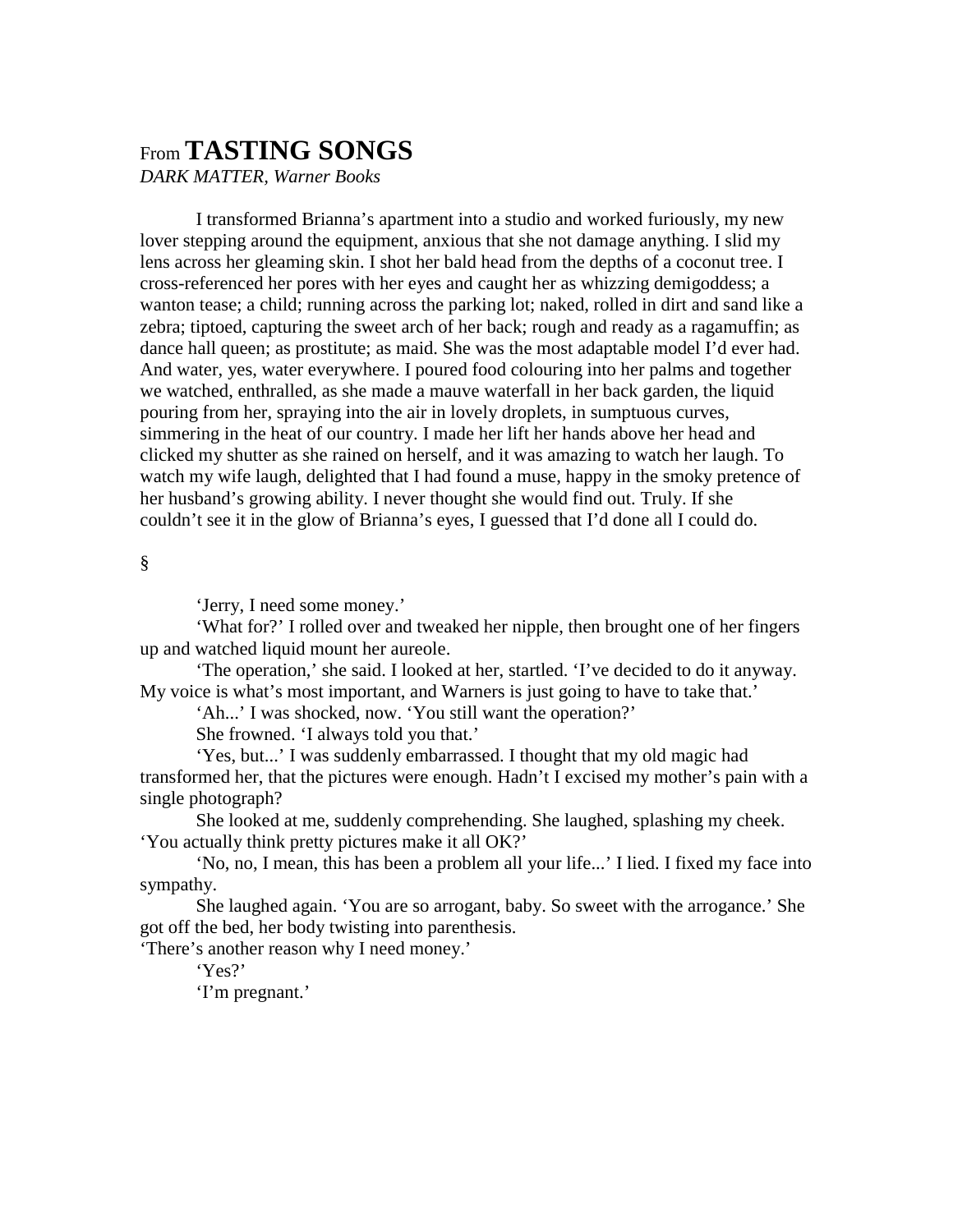#### From **MUDMAN**

*Time Out London Short Stories, Volume II*

When the black girl arrives at school Matthew sees the fire in her belly from as far as twenty paces. He watches her walk through the school as if she is balancing on broken glass. He watches her erase the laughter in the faces of the boys who take Aunt Susu's nursing money, leaving the imprint of their delicate hands on his skin. The black girl's name is Marsha and she is hard as Matthew is soft. She takes one boy by a handful of his golden hair and spits in his face. Marsha is brave for Matthew and he loves her as much as his mother loved his father.

Matthew has nothing to give her, but he murmurs fragrant Jamaican songs into her plaits. She has never heard songs like this. She calls him jungle bunny, this girl who is the same colour as him but has never seen green hills. She tells him stories of cold rain that makes no noise on the roof, and he tries to tell her what crickets sound like. They travel on the underground together, staring and giggling at women who kiss, watching rows of hands that disappear into newspapers. One day when Matthew is singing in Marsha's ear, a drunken man with dawn-sprung eyes tries to make the carriage join in. He tells the children they are beautiful. They are too afraid to smile, but they watch him sing a rousing solo, listening to the carriage people ignore him.

God is good to Matthew. He gets him a job as a conductor on the buses. God chuckles down from pulpits in churches, bleeding and rib-bound, as Matthew makes the money to marry Marsha. He cools Matthew's brow when people pinch their coins between finger and thumb, never touching Matthew's pink palms. Matthew likes his work. He sings as much as he can and always says thank you and please and have a nice day, young lady. Matthew sings the songs his mother taught him, wedges his hips between the shiny seats and brushes his head against the bus top. Matthew's customers complain that he cannot sing. They do not mean that. What they mean is that his songs are sad and that they cannot bear their homesickness. Matthew bows his head when he is told to stop singing, and his eyes are white mud.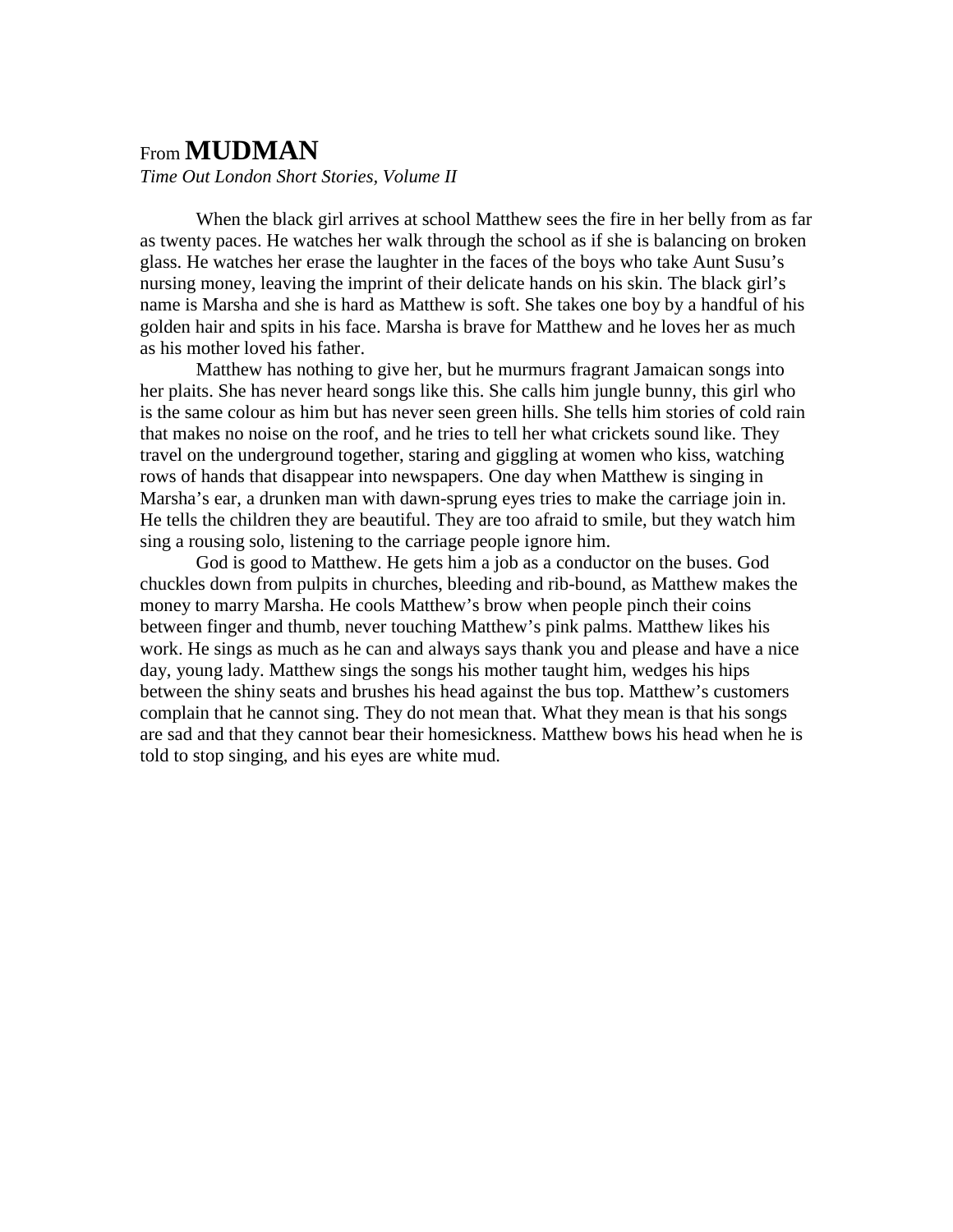#### From **DRAG**

*Brown Sugar, Dutton-Plume*

Today I feel like a drag queen. Walking down Soho way through the tourists and the cat-calls. My crotch is aching under the good jeans and the bad underwear, watching the freaks go by, acres of eyeliner and jangly earrings and crap t-shirts that pass for fashion, walking and making sure my hips sway in calypso circles.

Today I feel like a drag queen. The top layer of me is a bouncin' an' behavin' woman; I'm all rounded tits and a belly button so deep you could play strip poker inside it. But underneath that I feel like a boy. Eighteen years old, slim hips, shoulders so strong I could carry the world, baby-soft face and mascara eyes. The boy in me lengthens my stride and gives me attitude. He looks out from under my eyelashes. I'm working it. I'm being seen. I'm shimmying.

"The only thing I want to drink more than a beer tonight is you."

I look up. He's not my type. His head would bang into doorways. We couldn't dance; I'd be stuck just above his navel. I don't like liquorice flavoured men. But today the boy inside me needs a fuck. From any body.

He's leaning against a porn shop; I can see those plastic ribbon thingies that they insist you pass through, like a time machine. I think that his face is open, that it reminds me of a child's. He is even yummy, with a second glance.

I look at him. Grin. "Going inside?" I say. "No." He laughs. "Come inside with me," I say.

We wander around the interior. It's dark and silly and small waves of embarrassed men part before us. They try to pretend that none of us are there. I pick up the worse of the porn, speak loudly, point out come shots and women dressed as little girls; I even find a puzzled, swollen donkey. We discuss measurements at the tops of our voices, pretending to be serious. Men begin to leave. The proprietor looks indignant. I turn more pages and laugh in my boy's face. Watch our arms, side by side, both bruise coloured. His lips thrust through graceful stubble.

"What's your name?" he says.

"Jo," I reply.

He looks amused. As if he knows.

"Joanna? Josephine? "

"Just Jo, call me Jo," I say.

"I'm Jason," he says. I like the way he says his name. Like it fits him; like he's new. Like he's the only Jason in the world. The proprietor grimaces and rolls his eyes. We are nearly alone in the shop. The last man is trying not to look me in the face as he wriggles past us. He wants to fuck me, but he doesn't want me to see that. Jason moves to let him go by; I love that he does not try to protect me from the lust in the man. He stands next to me, trusting me in my own space, like I'm his equal. Like I'm strong.

Back at my flat he lays me across my bed, in between pages of my thesis. I am writing about black people in British ads. Like, how there are none. He doesn't care. The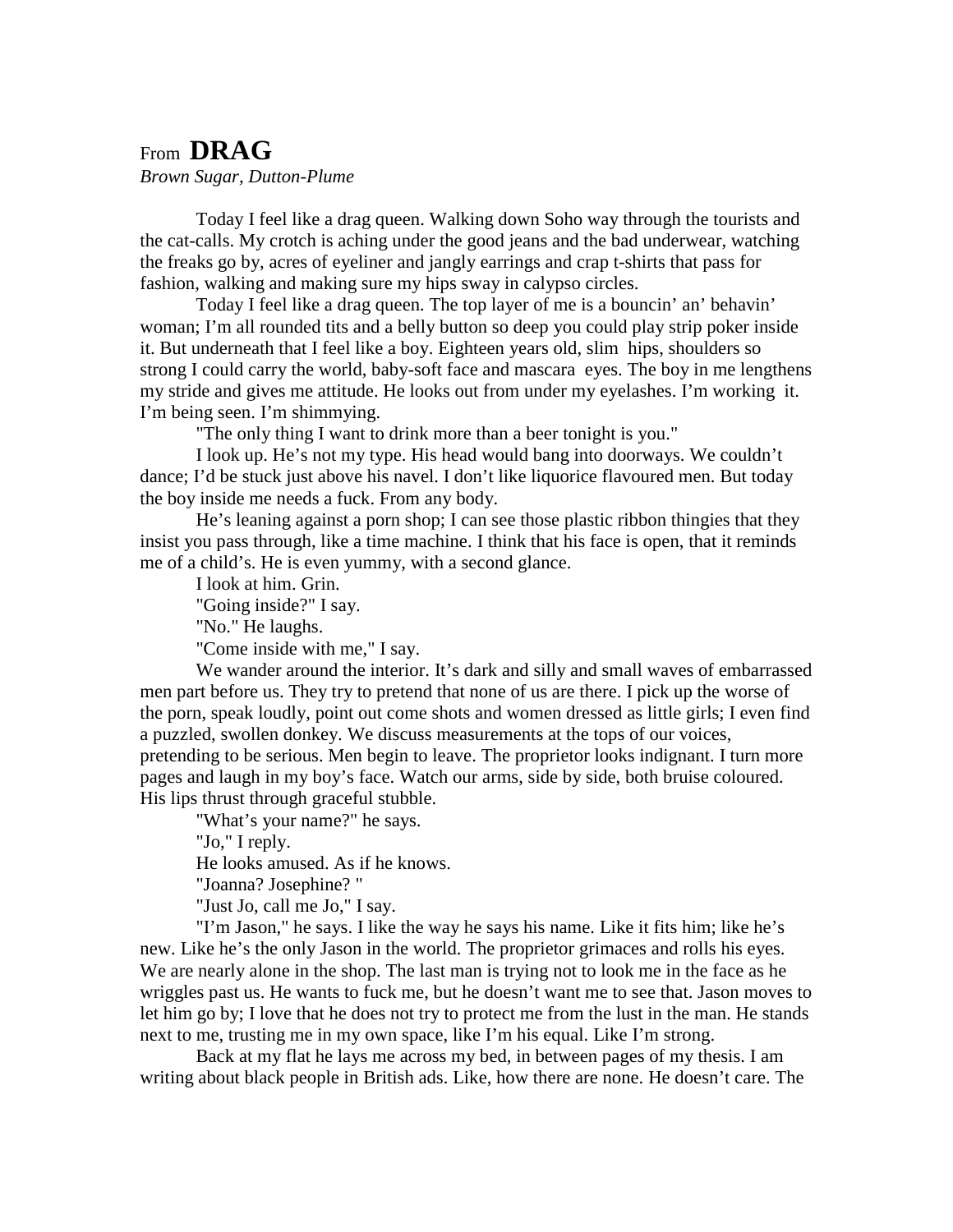head of his dick is swollen and purple-red. He is watching me closely. I tighten the muscles in my stomach, flex my shoulders. I want my body to feel like concrete when he touches me. I run my hands along my thighs, pretending the hair there is pepper-grains. I'm holding the bunch of roses he bought me in Leicester Square. Tight. A thorn sticks through my flesh and I can feel a tiny bead of blood on my palm.